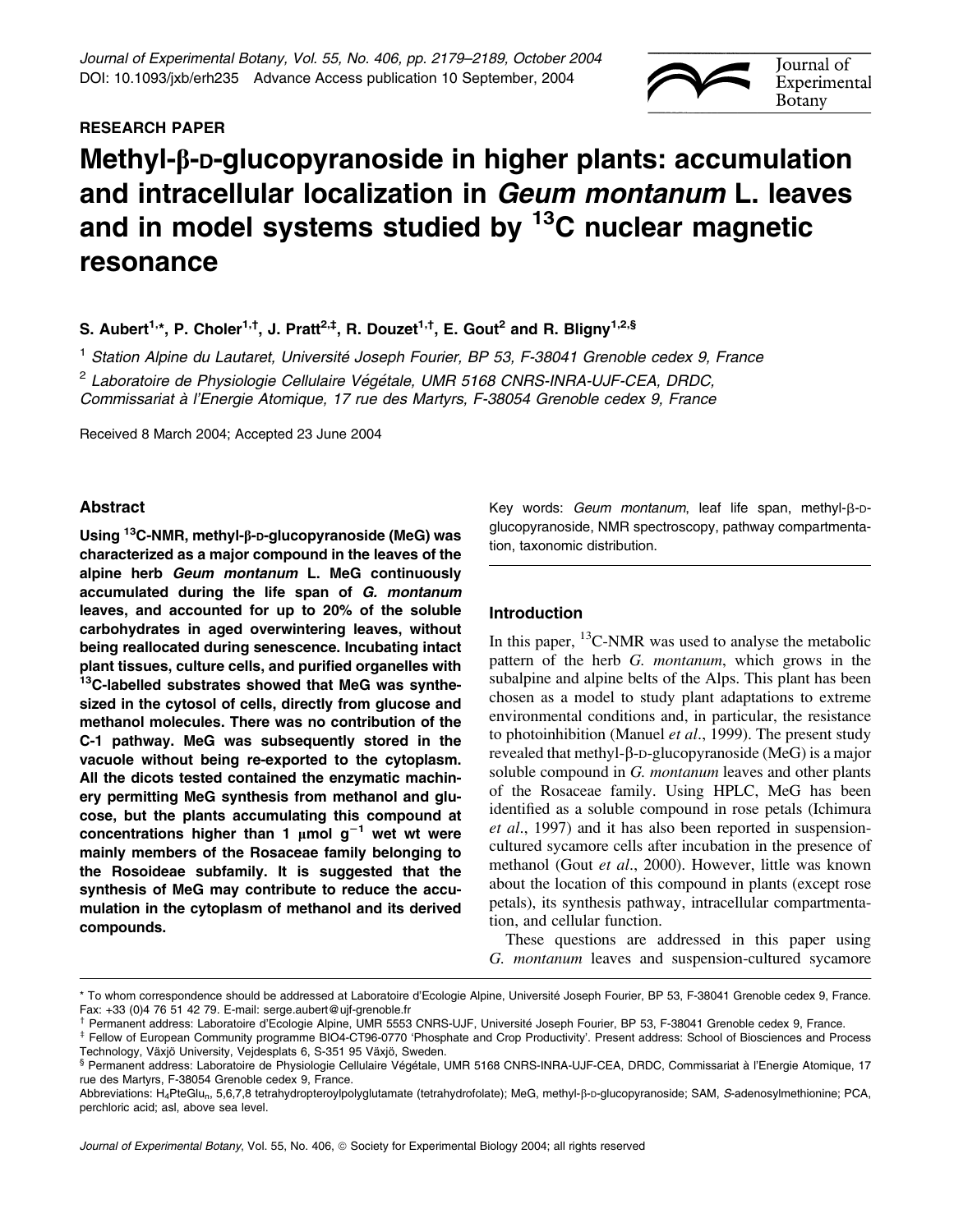cells, a material more convenient for cell fractionation. The results show that MeG was synthesized in the cytosol of cells, from glucose and methanol, and that it was stored in the vacuole and not metabolized further. An overview of the taxonomic distribution of MeG in various plants is also given and its possible role is discussed.

#### Materials and methods

Leaves from plants belonging to various Rosaceae and other families were collected between 10.00 h and 11.00 h during the summer season, on the dates indicated in the figure legends, in the following places: (i) in the Alpine Botanical Garden of the Col du Lautaret (French Alps, 2100 m asl) and in the surrounding fields; (ii) in the arboretum of Grenoble University Joseph Fourier (220 m asl) and in the fields near Grenoble. Leaves were kept at melting ice temperature during transport to the laboratory. For PCA extraction, they were frozen in liquid nitrogen. Suspension-cultured cells from Daucus carota, Silene vulgaris, and Zea mays strains were also used.

For labelling experiments, leaves were cut into small pieces  $(c. 10 \text{ mm}^2)$  with a razor blade, floated on Murashige and Skoog (MS) medium containing labelled substrates, as indicated in figure legends, and gently infiltrated (Dorne and Bligny, 1993). The infiltrated leaf pieces were then placed in a flask containing 200 ml of the infiltration medium and agitated under the light  $(300 \text{ µmol})$ photons  $m^{-2}$  s<sup>-1</sup>) for 1 d. Suspension-cultured sycamore cells were cultivated and incubated as described in Gout et al. (2000). Leaf pieces and suspension-cultured cells were rapidly rinsed at the end of incubation and frozen in liquid nitrogen.

PCA extracts were prepared from 10 g (fresh weight) frozen samples. Samples were ground to a fine powder with a mortar and pestle with 1 ml of 70% (v/v) perchloric acid, at liquid nitrogen temperature. The frozen powder was then placed at  $-10$  °C and thawed. The thick suspension obtained was centrifuged at 15 000  $g$ for 10 min to remove particulate matter, and the supernatant was neutralized with 2 M  $KHCO<sub>3</sub>$  to about pH 5.0. The supernatant was then centrifuged at 10 000 g for 10 min to remove  $KClO<sub>4</sub>$  and the resulting supernatant was lyophilized. This freeze-dried material was dissolved in 2.5 ml water containing  $10\%$   $D_2O$  and stored frozen at  $-20$  °C.

Vacuoles, chloroplasts, and mitochondria were isolated from protoplasts. Protoplasts were prepared from 12 g fresh material using a cocktail of enzymes as stated by Pugin et al. (1986). The purification of vacuoles from protoplast contamination was carried out using a discontinuous gradient of Ficoll 400. The gradient was prepared in a buffer of 0.7 M mannitol, 25 mM MES/TRIS, 2 mM EDTA (pH 7.0) (buffer A). After centrifugation at  $150\ 000\ g$  for 1 h (Beckman 70 Ti rotor), liberated vacuoles were located at two different interfaces; 'heavy vacuoles' and 'light vacuoles' corresponding to bands at the 6/4 and 4/0 interfaces (numbers refer to the percentage of Ficoll), respectively. The two vacuole populations were combined and washed with buffer A, and, subsequent to a centrifugation step at 300  $g$  for 10 min, the vacuolar pellet was resuspended in 2.5 ml of buffer A containing  $10\%$   $D_2O$  for NMR analyses. The purifications of chloroplasts and mitochondria were done from crude tissues or from protoplasts according to Douce and Joyard (1982), and Neuburger et al. (1982), respectively.

Spectra of neutralized PCA extracts and vacuole suspensions were recorded on a NMR spectrometer (AMX 400, Bruker Billerica MA) equipped with a 10 mm multinuclear probe tuned at 161.9 MHz for  $^{13}$ C-NMR studies. The deuterium resonance of  $^{2}$ H<sub>2</sub>O (100 µl added ml<sup>-1</sup> of extract) was used as a lock signal. <sup>13</sup>C-NMR acquisition conditions:  $90^{\circ}$  pulses (19 µs) at 6 s intervals; spectral width, 20 kHz; Waltz-16<sup> $1$ </sup>H decoupling sequence with 2.5 W decoupling during

acquisition and 0.5 W during the delay; free induction decays collected as 32 000 data points, zero-filled to 64 000, and processed with a 0.2 Hz exponential line broadening. Spectra were referenced to hexamethyldisiloxane at 2.7 ppm. Mn<sup>2+</sup> ions were chelated by the addition of 1 mM CDTA.

The identification of the peaks of resonance was done by comparing the spectra of standard solutions of known compounds at pH 7.5 with that of the PCA extracts. The definitive assignments were made after running a series of spectra of the extracts added with authentic compounds, at different pHs, according to previous publications (Aubert *et al.*, 1996*a*). To quantify the compounds identified on the spectra accurately, the surfaces of their different resonance peaks were referred to that of the C-2+C-3 peak of maleate ( $100 \mu$ mol) added to samples before grinding.  $20$  s recycling time was used to obtain fully relaxed spectra. Biochemical measurements were carried out according to Bergmeyer (1974).

In order to evaluate the rate of contamination of the purified vacuoles by cytoplasm, the following marker enzymes were used: cytosol, alcohol dehydrogenase; mitochondria, fumarase; plastids, and ADP-glucose pyrophosphorylase. Assays were performed according to previous publications (Journet and Douce, 1985; Lunn et al., 1990).

Labelled substrates, 99%  $[$ <sup>13</sup>C]methanol, 99.9%  $[$ <sup>12</sup>C]methanol  $(^{13}$ C-depleted), 99% [1-<sup>13</sup>C]glucose, 99.9% [U-<sup>12</sup>C]glucose  $(^{13}$ Cdepleted),  $99\%$  [2<sup>-13</sup>C]glycine, and  $99\%$  [3<sup>-13</sup>C]serine were purchased from Leman (Archamps, France). Other chemicals were purchased from Sigma-Aldrich (St Louis).

## **Results**

### Identification of MeG in the leaves of G. montanum

A typical  $^{13}$ C-NMR spectrum from *G. montanum* leaves collected at the Col du Lautaret is shown in Fig. 1. Among the various solutes accumulated in this alpine plant, sucrose, glucose, and fructose were the major carbohydrates, with cell contents estimated as  $65-70$ ,  $23-25$ , and  $20-22$  µmol  $g^{-1}$  wet wt, respectively. Malate (20–22 µmol  $g^{-1}$  wet wt) was the most abundant organic acid. Of particular interest were seven resonance peaks centred at 58.00, 61.58, 70.35, 73.99, 76.69, 76.71, and 104.00 ppm not yet reported in leaf extracts (Shachar-Hill and Pfeffer, 1996). These peaks were attributed to methyl- $\beta$ -D-glucopyranoside (MeG), based on the following observations. First, adding authentic MeG to the extract enhanced the seven resonance peaks. The two peaks centred at 58.00 and 104.00 ppm (Fig. 1, insets) correspond to the methyl group and to C-1, respectively. They are specific to MeG and clearly separated from the resonance peaks of other sugars and other related compounds such as methyl- $\alpha$ -D-glucopyranoside, methyl- $\alpha$ -Dgalactopyranoside, and 3-O-methyl-glucose. Second, using gas chromatography and mass spectroscopy according to Dejongh et al. (1974), it was observed that the mass spectra of the trimethyl derivatives of the putative G. montanum MeG and of the authentic MeG were identical (results not shown; Gout et al., 2000). Third, when G. montanum leaves were incubated with  $[$ <sup>13</sup>C]methanol, the resonance corresponding to the methyl group of MeG (at 58.00 ppm) was specifically enhanced (see below; Figs  $3A_2$ , 6). Finally, when *G. montanum* leaves were incubated in the presence of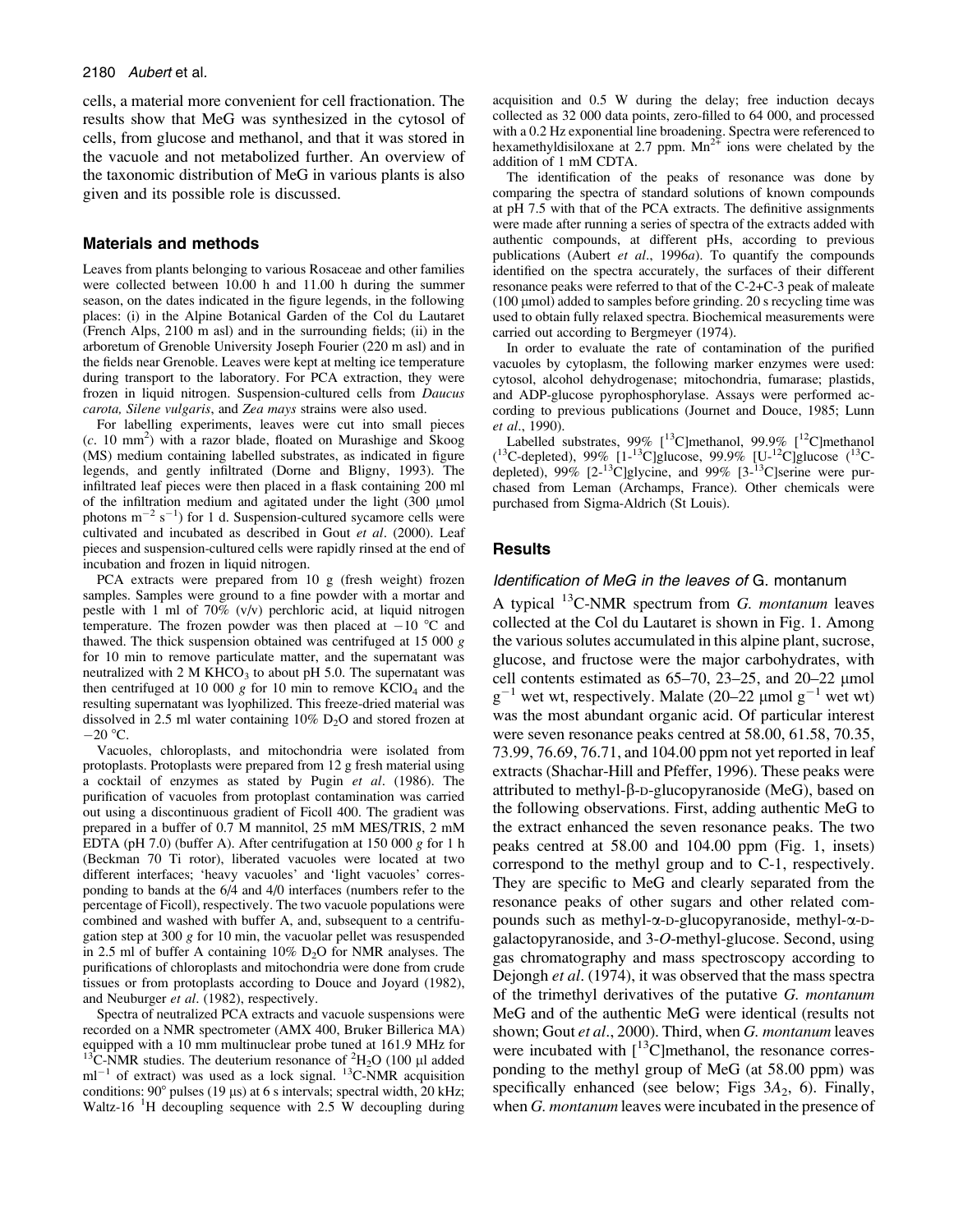

Fig. 1. Representative proton-decoupled in vitro <sup>13</sup>C-NMR spectrum of G. montanum leaves (PCA extract). This spectrum, recorded at 20 °C, is the result of 3600 transients with a 6 s repetition time (6 h). The PCA extract was prepared from adult (1-month-old) G. montanum leaves harvested during the first week of July at the Lautaret pass (2100 m asl) at 10.00 h, according to the procedure described in the Materials and methods. Insets, expanded scales (magnification,  $\times$ 2) showing two of the seven resonance peaks of MeG, corresponding to the methyl group (58.00 ppm), and to the C-1 (104.00 ppm). The positions of the other MeG resonance peaks are indicated by solid circles. Peak assignments are as follows: MeG, methyl- $\beta$ -Dglucopyranoside; s, sucrose; g, glucose; f, fructose; mal, malate; n.i., not identified; ref, reference (100 µmol maleate).

 $[1^{-13}C]$ glucose and  $[1^{13}C]$ methanol, the existence of spinspin interaction peaks at 104.00 and 58.00 ppm (Fig.  $3A_4$ ) demonstrated that the newly formed compound was glucose methylated on C-1. Measurements done from the spectrum shown in Fig. 1 indicate that the concentration of MeG in 1-month-old leaves harvested at the beginning of July was 17–19  $\mu$ mol  $g^{-1}$  wet wt.

MeG is probably the unidentified abundant glucoside formerly observed by Bonnier and Douin (1911–1935) in ethanolic extracts of different plant species belonging to the genus Geum.

## Distribution of MeG in G. montanum during the growth cycle

MeG was detected in G. montanum leaves, rhizome, and roots, but it was abundant only in leaves (Fig. 2). It increased in G. montanum leaves during ageing, accounting for up to 20% of soluble carbohydrates before senescence in overwintering leaves. MeG was not likely to be reallocated to roots and rhizome, since these storage organs contained only low levels of MeG throughout the vegetation season (<3 µmol  $g^{-1}$  wet wt in rhizomes and barely detectable in roots). By contrast, sucrose and glucose declined in old leaves, whereas they increased in rhizomes and roots, reflecting a probable reallocation of these sugars. Similarly, the highest levels of MeG were observed in

overwintering leaves of the alpine Rosaceae plant Dryas octopetala, whereas it remained very low in the subterranean organs of this plant (not shown).

These results suggested that, after synthesis, MeG was not metabolized further. In agreement with this hypothesis, it was observed that MeG did not decline in leaves kept in the dark for several days, in contrast to sucrose and glucose which were consumed to sustain respiration (data not shown).

#### MeG synthesis pathway in G. montanum and in sycamore cells

It has been shown that the synthesis of MeG by suspensioncultured sycamore cells requires the addition of methanol to the incubation medium (Gout et al., 2000). By contrast, G. montanum leaves naturally accumulate large amounts of MeG (Fig. 1). This raises the question of the origin of the methyl group linked by a glucosidic bond to the C-1 of glucose in G. montanum: is it the C-1 pathway or methanol produced by the plant? According to Fall and Benson (1996) methanol is produced by pectin demethylation in expanding leaves. If this is the case in G *montanum*, methanol can be glycosylated directly or used as a source of methyl groups through folate-mediated single-carbon metabolism involving glycine and serine (Cossins, 1964; Gout et al., 2000). In order to know whether glucose was directly methylated via a glycosylation reaction or indirectly via the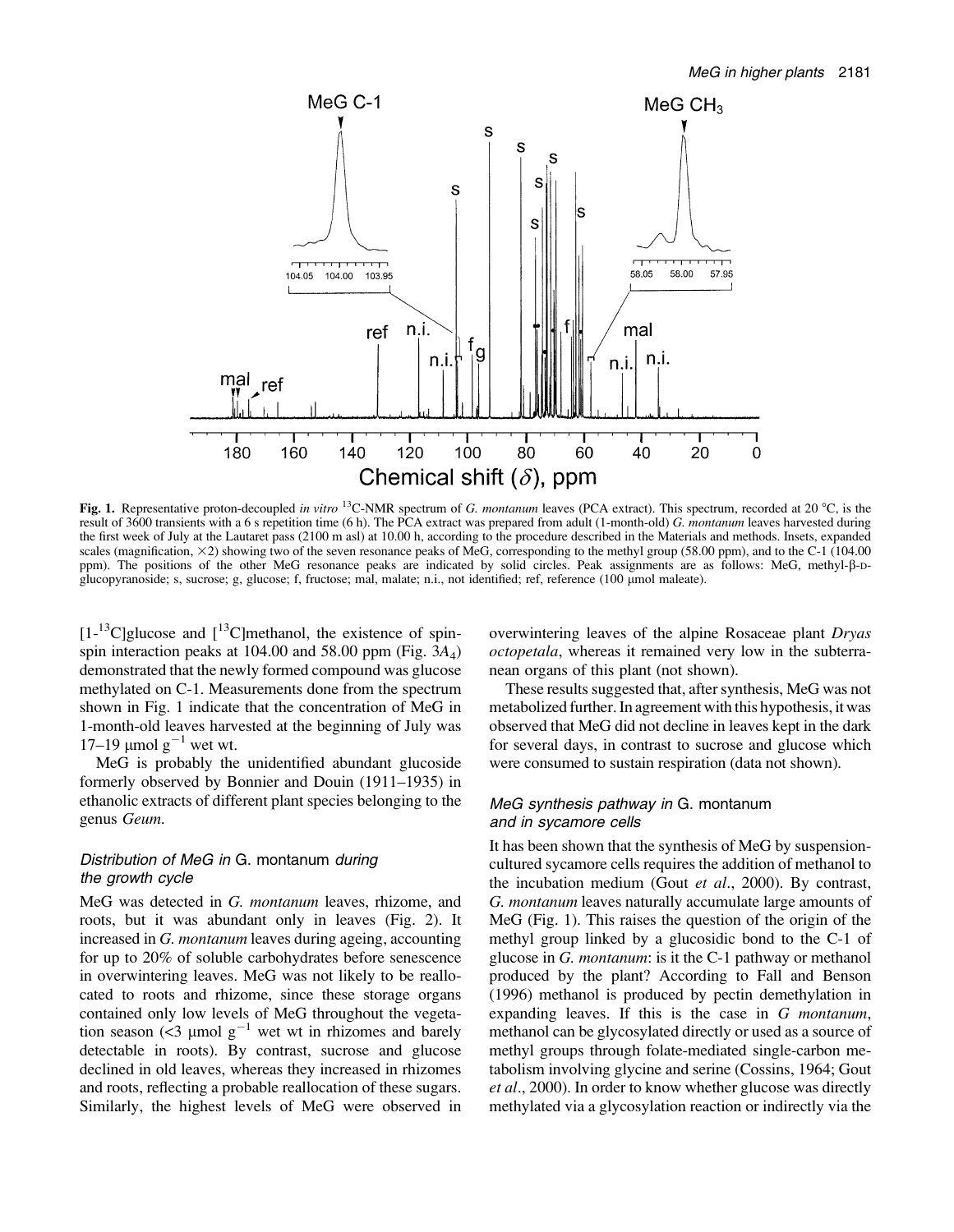

Fig. 2. Seasonal variation and organ-specific distribution of MeG, sucrose, fructose, and glucose in Geum montanum leaves. Quantification was done from metabolite profiles obtained using <sup>13</sup>C-NMR as described in the Materials and methods. Values are given as means  $\pm$  SE (n=3).

C-1 pathway, or both, G. montanum leaf pieces were incubated in the presence of either  $\int_{0}^{13}$ C]methanol or  $[2^{-13}C]$ glycine (or  $[3^{-13}C]$ serine).

Figure 3 shows the synthesis of MeG in G. montanum leaf tissues and suspension-cultured cells incubated in the presence of 5 mM  $\left[\right]$ <sup>13</sup>C]methanol (A<sub>2</sub>, B<sub>2</sub>) and 10 mM unlabelled glucose;  $5 \text{ mM}$   $\left[\text{ }^{12}\text{C}\right]$ methanol (unlabelled) and 10 mM  $[1 - {^{13}C}]$ glucose  $(A_3, B_3)$ ; 5 mM  $[1 - {^{13}C}]$ methanol and 10 mM  $[1-13C]$ glucose  $(A_4, B_4)$ . The portions of spectra shown are centred on C-1 and the methyl group of MeG at 104.00 and 58.00 ppm, respectively. The rate of methanol incorporation in G. montanum leaves estimated from the MeG CH<sub>3</sub> peak (A<sub>2</sub>) was 0.23–0.27 µmol h<sup>-1</sup> g<sup>-1</sup> wet wt. The value measured from the MeG C-1 peak  $(A_3)$  was lower by c. 50%. This discrepancy may have two origins: (i) the presence of significant stores of unlabelled endogenous glucose (Fig. 1); (ii) the partial redistribution of glucose labelling from C-1 to C-6. Indeed, the redistribution of the C-1 and C-6 carbons of glucose is due to the cytosolic pathway cycle involving the conversion of hexose phosphates to triose phosphate, interconversion of triose phosphate by triose phosphate isomerase, and resynthesis of hexose phosphate in the cytosol (Keeling et al., 1988). This cycling of hexose phosphate via triose phosphate is sustained by pyrophosphate: fructose-6-phosphate 1-phosphotranferase itself activated by fructose 2,6-bisphosphate (Fernie et al., 2001). The authors observed that the redistribution of label from

C-1 to C-6 could reach 25% in tobacco callus. When tissues were incubated in the presence of  $[^{13}C]$ methanol and  $[1<sup>13</sup>C]$ glucose, MeG C-1 split into a doublet, reflecting nuclear spin-spin interactions between the  $^{13}C-1$  and the next <sup>13</sup>C of the methyl group of MeG  $(A_4)$ . Since the peak corresponding to the  $^{13}$ C-1 of MeG was entirely split into two equivalent peaks, this demonstrates that MeG synthesized from newly incorporated glucose is methylated only by added methanol (99%  $^{13}$ C-labelled), and proves that no significant internal pool of methanol, or donor of methyl groups was involved. By contrast, the fact that only 25–30% of MeG  $CH_3$  split in a doublet (arrows) suggests that an important portion of newly synthesized MeG originated from unlabelled intracellular stores of glucose. In order to confirm this point, sycamore cells, which contain very little free hexoses (Gout et al., 2000) and no NMR-detectable  $\text{MeG}(B_1)$ , were utilized in parallel experiments. In this case, MeG was synthesized at a rate of 0.050–0.058  $\mu$ mol h<sup>-1</sup> g<sup>-1</sup> wet wt when 5 mM methanol was added to the incubation medium  $(B_2, B_3, B_4)$ . The spectrum  $B_4$  shows that glucose was methylated only by added methanol (99%  $^{13}$ C-labelled) since all C-1 split in a doublet, as in G. montanum leaves  $(A_4)$ . In sycamore cells, however, c. 50% of MeG CH<sub>3</sub> split in a doublet (arrows), showing that a higher proportion of MeG molecules originated from the methylation of added  $[1<sup>13</sup>C]$ glucose. In this study's cell culture conditions, the above-mentioned redistribution of  $^{13}$ C between carbon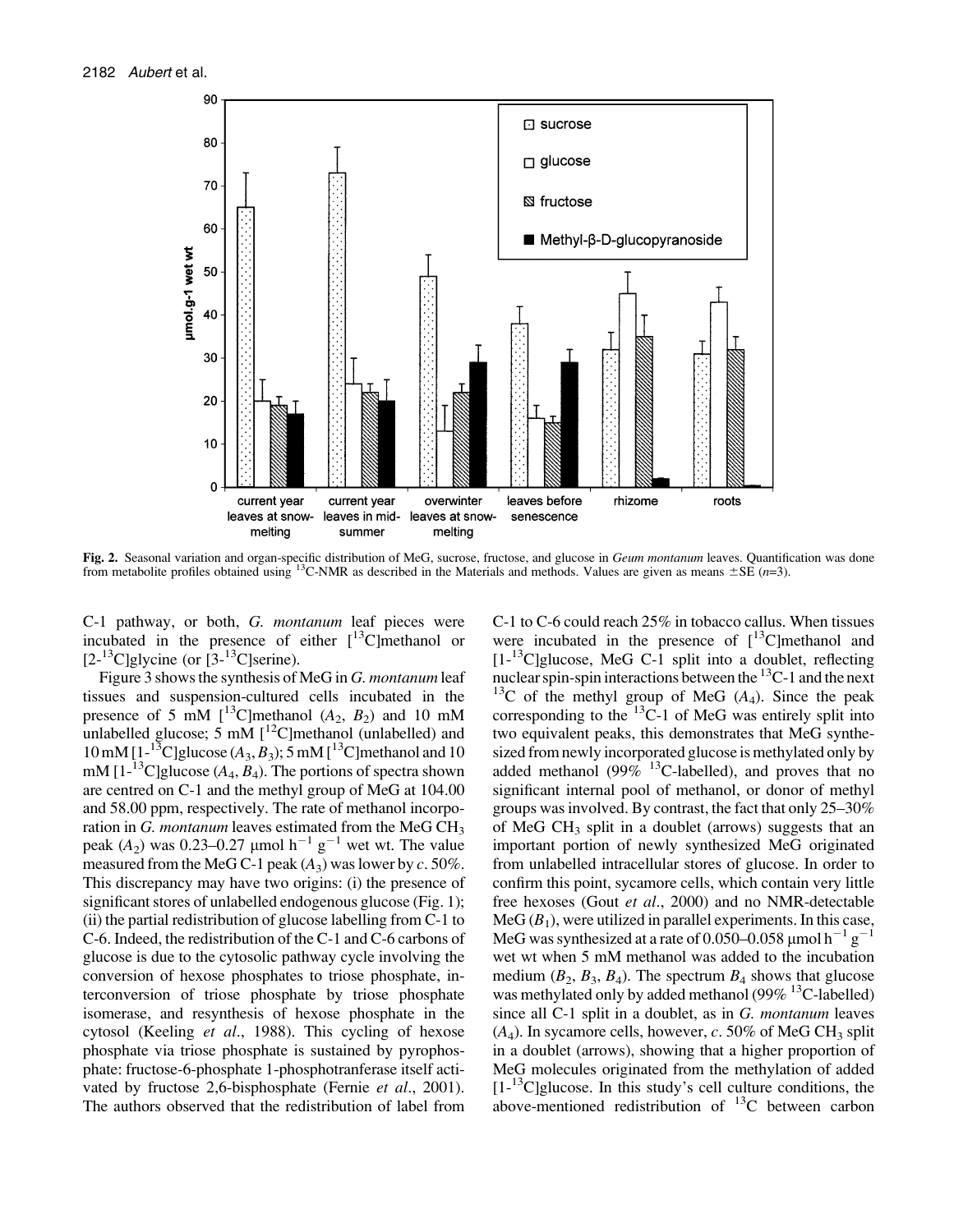

Fig. 3. Representative proton-decoupled in vitro <sup>13</sup>C-NMR spectra (expanded scales centred around 58 ppm and 104 ppm) showing the synthesis of MeG in G. montanum leaf fragments (A), and suspension-cultured sycamore cells (B) after labelling with 99%  $[1^3C]$ methanol or 99%  $[1^{-13}C]$ glucose, or both. PCA extract preparation and NMR acquisition parameters were as described in the Material and methods; number of transients, 225 (22.5 min). Tissue fragments and cells were incubated for 1 d in the presence of: 5 mM [<sup>13</sup>C]methanol and 10 mM [U<sup>-12</sup>C]glucose ( $A_2$ ,  $B_2$ ); 5 mM [<sup>12</sup>C]methanol and 10 mM  $[1]$ <sup>-13</sup>C]glucose (A<sub>3</sub>, B<sub>3</sub>); 5 mM  $[$ <sup>13</sup>C]methanol and 10 mM  $[1]$ -<sup>13</sup>C]glucose (A<sub>4</sub>, B<sub>4</sub>). A<sub>1</sub> and B<sub>1</sub>, reference spectra at time zero (no added substrate). Peak assignments are as in Fig. 1.

atoms 1 and 6 of glucose was  $c$ . 25% (not shown). The remaining 25% of MeG not labelled on C-1 probably corresponded to the methylation of glucose released from sucrose or starch stores. These results together suggest that a glycosylation process in the presence of glucose and methanol took place. However, the possibility that methyl groups originating from added methanol were also transferred to glucose via folate-mediated metabolism was not excluded.

To determine if the synthesis of MeG also involved the C-1 pathway via  $CH_3H_4P$ teGlu<sub>n</sub>, G. montanum leaves were incubated in the presence of 5 mM [2-13C]glycine over 40 h. Figure 4 shows that, besides the accumulation of  $[2^{-13}C]$ glycine (C-2 at 42.40 ppm), various molecules were labelled, notably serine at positions C-2 (triplet at 61.28, 61.10, and 60.92 ppm) and C-3 (triplet at 57.48, 57.30, and 57.12 ppm). Note that the triplet signals correspond to the doublet due to nuclear spin-spin interactions between C-2 and C-3

carbon atoms of serine labelled on the same molecule and the single labelled isotopomer (central peak). Similarly,  $\beta$ hydroxypyruvate, originating from serine transamination, appeared as a triplet on  $C<sub>-2</sub>$  (67.13, 66.94, and 66.75 ppm) and C-3 (not shown in the figure), as well as alanine (transamination product of pyruvate) with a C-2 triplet at 51.63, 51.45, and 51.27 ppm). These results confirm the observation in Arabidopsis leaves (Prabhu et al., 1996) and in sycamore cells (Mouillon et al., 1999), where the incorporation of  $[2^{-13}C]$ glycine resulted in serine labelling at both positions C-2 and C-3, reflecting the involvement of  ${}^{13}CH_3H_4$ PteGlu<sub>n</sub> through glycine decarboxylase and serine hydroxymethyltransferase activities. By contrast, no increase of the resonance peak at 58.00 ppm compared with the peak at 104.00 ppm was noticed. This indicates that the methyl group of MeG was not labelled following the addition of  $[2^{-13}C]$ glycine. Similarly, it was verified that no labelled MeG accumulated after incubating leaves with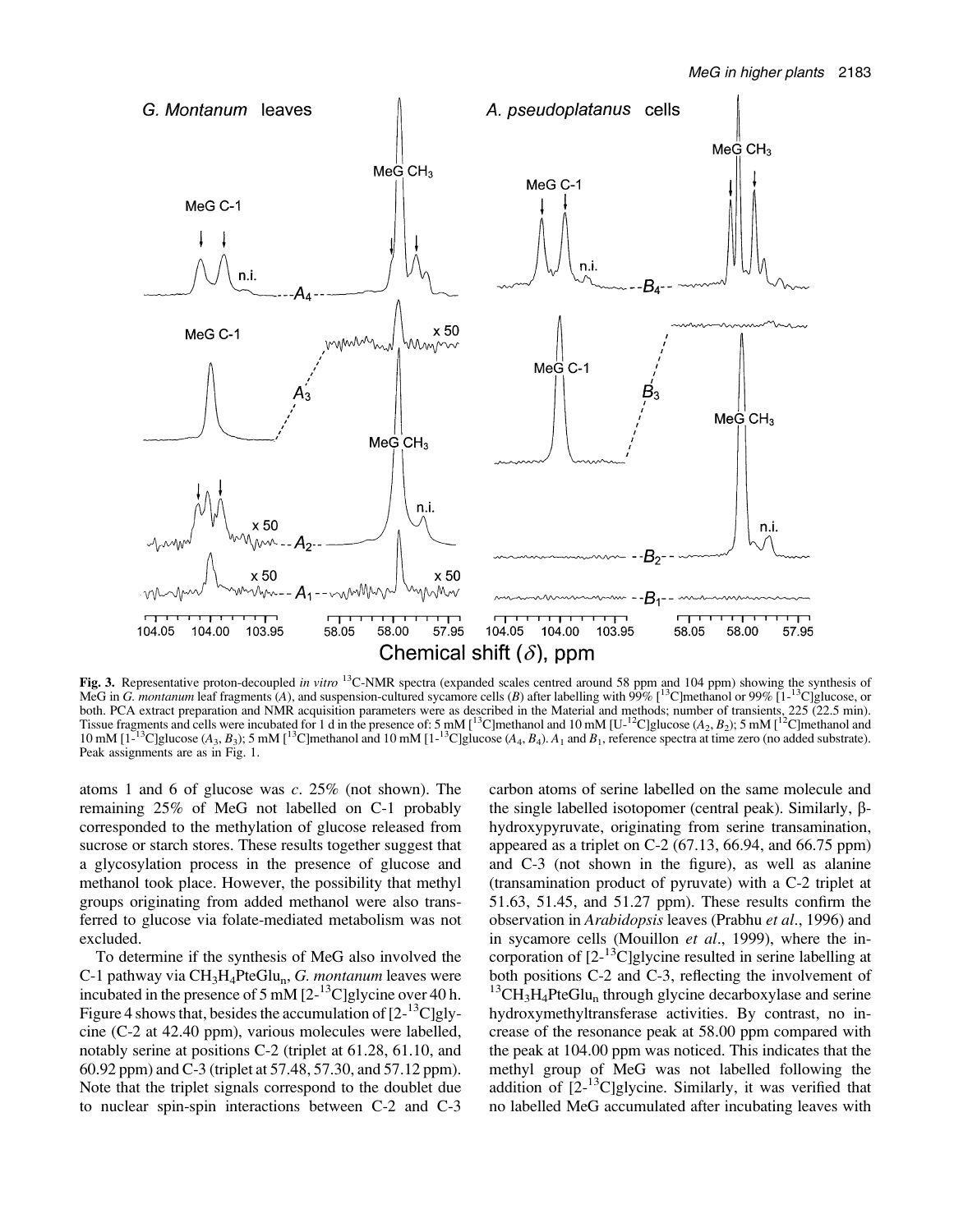

**Fig. 4.** Representative proton-decoupled in vitro <sup>13</sup>C-NMR spectrum (scale from 41 ppm to 107 ppm) of G. montanum leaf fragments incubated for 40 h in the presence of 5 mM [2<sup>-13</sup>C]glycine. PCA extract preparation and NMR acquisition parameters were as described in the Materials and methods; number of transients, 3600 (6 h). Insets, expanded scales (magnification identical to that of Fig. 1) showing two of the seven resonance peaks of MeG, corresponding to the methyl group (58.00 ppm), and to the C-1 (104.00 ppm). Peak assignments are as follows: MeG, methyl- $\beta$ -D-glucopyranoside; Ala, alanine; Gly, glycine; hpyr, β-hydroxypyruvate; Ser, serine; n.i., not identified.

 $[3<sup>13</sup>C]$ serine (not shown). Consequently, these results demonstrate that, as in sycamore cells (Gout et al., 2000), the folate-mediated single-carbon metabolism was not involved in the synthesis of MeG in G. montanum leaves. They also confirm the requirement of methanol for MeG synthesis.

Finally, incubating G. montanum leaf tissues or sycamore cells in the presence of  $\int^{13}$ C]methanol and under anoxic conditions showed little difference concerning MeG synthesis (not shown result). Since the pools of glycolysis intermediates are very low in plant cells in the absence of oxygen (Gout et al., 2001), it seems unlikely that MeG synthesis started at the level of hexoses (or trioses) phosphate. It seems also unlikely that this synthesis required an energy supply.

# Subcellular compartmentation of MeG and its synthesis

In order to determine the subcellular location of MeG between cytoplasmic and vacuolar compartments, the purification of cell organelles was tried. However, since it was difficult to purify intact organelles from G. *montanum*, experiments were done with suspension-cultured cells which are more convenient for this kind of fractionation (Pugin et al., 1986). Vacuoles were purified and MeG was compared with sucrose and malate, assuming that these compounds are almost exclusively stored in vacuoles (Gout et al., 1993). Sycamore cells chosen for this experiment were first incubated with  $\int^{13}$ C]methanol over 2 d, resulting in a significant accumulation of  $^{13}$ C-MeG (Fig. 5A). The <sup>13</sup>C-NMR spectrum obtained from purified vacuoles  $(B)$ indicates that the ratio of MeG versus sucrose or malate was almost identical in cells and vacuoles. This demonstrates that MeG was mainly (>95%) stored in the vacuoles and points to the question of the localization of MeG synthesis in plant cells.

There are three possible hypotheses concerning the site of MeG synthesis: (i) the vacuole where it is stored; (ii) the apoplasm; and (iii) the cytoplasm. In order to determine whether the methylation of glucose occurred inside or outside the vacuole, sycamore cells were first incubated in the presence of  $[1^{-13}C]$ glucose in order to fill the vacuole with this substrate, then rinsed, and subsequently incubated with  $[13C]$ methanol either in the absence of glucose (Fig. 6A), or in the presence of  $[U^{-12}C]$ glucose (Fig. 6B). In the first case, carbohydrates are released from vacuoles to sustain cell metabolism (Roby et al., 1987), whereas in the second case glucose is continuously incorporated into cells, fuelling metabolism and preventing carbohydrates being released from vacuoles. Figure 6 shows a split peak of MeG C-1 on spectrum  $A$  and no MeG C-1 peak on spectrum  $B$ , whereas MeG  $CH<sub>3</sub>$  peaks were equivalent in both spectra. Spin-spin interaction peaks (arrows) between carbons C-1 and methyl-C of MeG are present on spectrum A only. They are weaker than in Fig.  $3B_4$  probably due to the dilution of initially incorporated  $[1 - 13C]$ glucose by unlabelled carbohydrates present in vacuole. Taken together, these results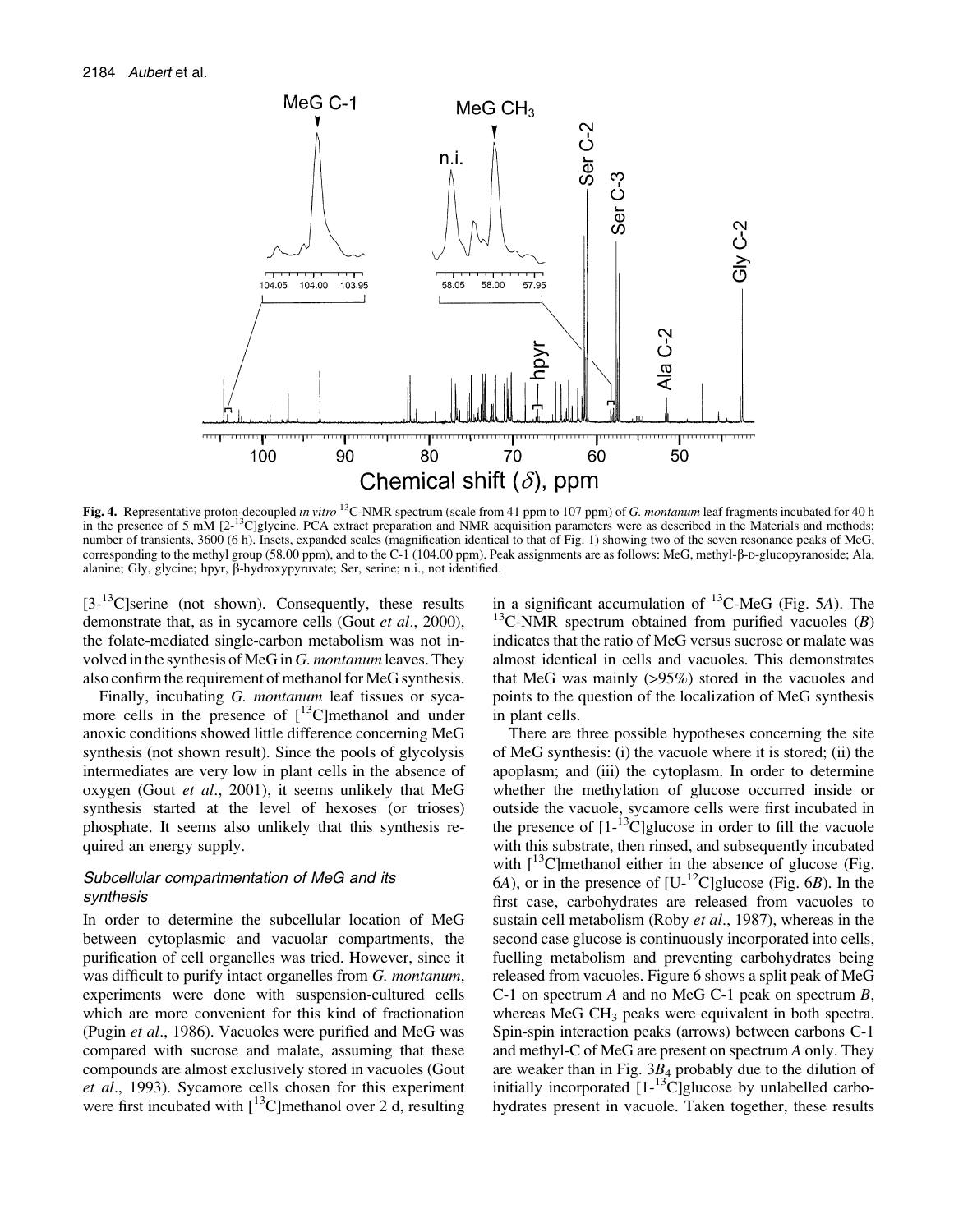

Fig. 5. Representative proton-decoupled in vitro <sup>13</sup>C-NMR spectra (scale from 34 ppm to 66 ppm) of sycamore (*Acer pseudoplatanus* L.) cells and their purified vacuoles showing that MeG accumulated in vacuoles. Sycamore cells were first incubated over 2 d in the presence of 5 mM  $1^{13}$ Clmethanol. 10 g of cells were utilized directly for PCA extraction (sample A), and 12 g for the preparation of vacuoles as described in the Materials and methods. According to the measurement of malate or citrate taken as a vacuolar marker (Gout *et al.*, 1993), the rate of vacuole extraction was about 80% after purification. The cytoplasmic contaminants were estimated to less than 5% according to the measurement of the remnant alcohol dehydrogenase, fumarase, and ADPglucose pyrophosphorylase activities. Cold (0 °C) perchloric acid (300 µl) was added to the suspension of vacuoles (3 ml in buffer A containing 0.7 M mannitol) for PCA extraction (sample B). NMR acquisition parameters were as described in the Materials and methods; number of transients, 900 (90) min). Peak assignments are as follows: MeG, methyl- $\beta$ -D-glucopyranoside; mnt, mannitol; s, sucrose; cit, citrate; mal, malate; scn, succinate.

indicate that MeG was not synthesized in the vacuole, but in the cytoplasm or in the apoplasm.

The possibility that MeG was synthesized in the cell wall, where methanol can be produced according to pectin demethylation processes (Nemecek-Marshall et al., 1995; Fall and Benson, 1996), and then incorporated to cells, could not be discarded a priori. However, this hypothesis was unlikely since: (i) MeG synthesis occurred after the C-1 and C-6 redistribution (see above and Fig.  $3B_1$ ) which is known to take place in the cytoplasm; (ii) excretion of carbohydrates has never been observed with these cells. Consequently, MeG was very likely synthesized in the cytoplasm. Furthermore, the absence of MeG synthesis in purified cell mitochondria or plastids incubated with labelled methanol and glucose (not shown) suggested that MeG was synthesized in the cytosol, prior to transfer to the vacuole.

To verify that MeG can be transported into the vacuole, sycamore cells and G. montanum leaf tissues were incubated over 24 h in the presence of 1 mM MeG. In both cases MeG was incorporated at a rate of  $2.5$  and  $1.2 \mu$ mol  $h^{-1}$  g<sup>-1</sup> wet wt, respectively. In addition, MeG uptake was competitively inhibited by glucose  $(K_i \approx 30 \mu M)$ . In sycamore cells, using purified vacuoles, it was then verified that this exogenous MeG was stored in the vacuoles (not shown). Considering the total amount of MeG accumulated in G. *montanum* after 24 h (c. 25 µmol  $g^{-1}$  wet leaf), and

the very limited volume of cytoplasm versus vacuole, it was hypothesized that most of MeG was translocated to vacuole in this plant as it was in culture cells.

Finally, when cells were incubated in a carbohydrate-free medium subsequent to MeG accumulation, intracellular MeG, in contrast to carbohydrates, remained constant, indicating that it was not used as a carbon source to sustain respiration and to prevent autophagy (not shown). These data show that MeG was not re-exported from the vacuole and was not further metabolized. They are consistent with the observation that G. montanum leaves kept in prolonged darkness are not using MeG as a source of carbon to sustain respiration (not shown), and that MeG remained nearly constant in senescent leaves whereas sucrose, fructose, and glucose decreased (Fig. 2).

# Taxonomic distribution of MeG in plants

The level of MeG accumulation and the ability to synthesize MeG from  $1^{13}$ C methanol was investigated in leaves of various plants including different Rosaceae (Table 1). Note that the absence of MeG detection may mean that: (i) MeG is absent in the species; (ii) MeG is present but at a level lower than the detection threshold in PCA extracts using natural abundance  ${}^{13}$ C-NMR (10 µmol); or (iii) MeG levels vary during the year and leaves were collected at a period when it was not accumulated. These points taken into account, it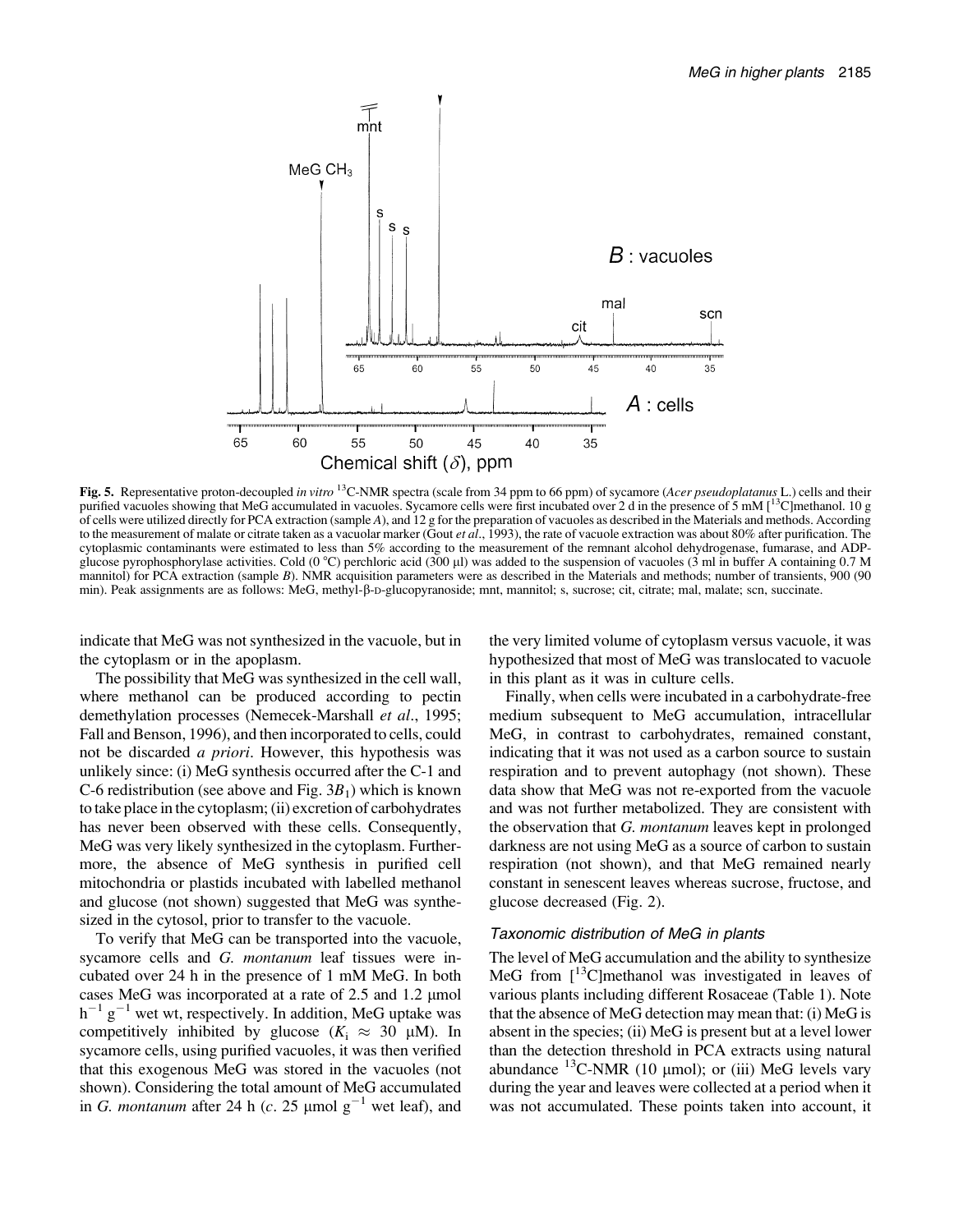

Fig. 6. Representative proton-decoupled in vitro  $^{13}$ C-NMR spectra (expanded scales centred around 58 ppm and 104 ppm) of suspensioncultured sycamore cells showing that MeG was not synthesized in the vacuole. Cells were first incubated for 1 d in the presence of 10 mM  $[1 - 13C]$ glucose, then rinsed three times with water, and subsequently incubated in the presence of [13C]methanol either in a carbohydrate-free nutrient medium (A) or in a nutrient medium containing 10 mM  $[U<sup>-12</sup>C]$ glucose (B). PCA extract preparation and NMR acquisition parameters were as described in the Materials and methods; number of transients, 225 (22.5 min). Peak assignments are as in Fig. 1.

appeared that various members of the subfamily Rosoideae of Rosaceae accumulated more than 1  $\mu$ mol MeG  $g^{-1}$  wet wt. A substantial accumulation was observed in nine out of the ten genera tested, but not in five species of the genus Alchemilla. Among plants belonging to a given genus, MeG accumulated much more in some species than in others. For example, the leaves of only seven species of *Geum* among ten tested accumulated MeG. The species of other subfamilies (Spiraeoideae, Maloideae, and Prunoideae) did not accumulate MeG above 1 µmol  $g^{-1}$  wet wt. By contrast, MeG was not detected in the leaf extracts of 250 other plants belonging to the main families of the French flora. Only two exceptions were noticed: Oxytropis campestris and Pisum sativum (Fabaceae). Table 1 also indicates that all the dicots tested, including non-photosynthetic suspension-cultured cells, showed an activity of methanol incorporation to glucose detected in the presence of  $[^{13}C]$ methanol. The Rosaceae in which MeG was detected in the absence of added methanol synthesized MeG at a higher rate (up to 6.5–7.5 µmol  $d^{-1}$  g<sup>-1</sup> wet wt) compared with the nonaccumulating species (usually less than 1 µmol  $d^{-1} g^{-1}$  wet

wt in other tested Rosaceae and dicots). The rate of MeG accumulation in the tested monocots was not measurable by  $13^{\circ}$ C-NMR, or was very low. Gymnosperms, pteridophytes, and mosses did not accumulate MeG nor incorporate  $^{13}$ Cmethanol in MeG.

## **Discussion**

Methylation is a classical technique for the study of glycosyl linkages in plant cell wall polysaccharides (Selvendran and Ryden, 1990). Methylated monosaccharides and methylglucosides (including MeG) resulting from these treatments are, therefore, well-known compounds. Surprisingly, as far as the authors are aware, MeG was reported to be present as a natural compound in a plant tissue (rose petals) only recently (Ichimura et al., 1997). A synthesis of MeG has also been described in sycamore cells incubated in the presence of methanol (Gout et al., 2000). However, since this glucoside was not detected in cells in the absence of methanol, the possibility that the synthesis of MeG could be artificially triggered by the addition of methanol was not excluded. The present results show that MeG is a major natural compound present in different plants, principally in the leaves of the Rosaceae family (Rosoideae subfamily) members.

Some pectic polysaccharides like rhamnogalacturonans contain methylated glucosides, for example 2-O-methyl fucose or 2-*O*-methyl xylose (for a review, see Bacic *et al.*, 1988). O-methyl sugars are also known to occur in secondary metabolites. For instance, cardenolides contain 3-O-methyl-glucose, 2,3-di-O-methyl glucose, and various methylethers of deoxy-glucose or deoxy-galactose (Connolly and Hill, 1991). In these cases, the sugar polymers are formed by a glucosidic linkage involving carbon C-1, and methylation is therefore not observed on this latter position. The MeG observed in Rosaceae is probably not linked to an aglycone for the following reasons. First, the methylation takes place at position C-1, which is the position of most of the linkages involving sugars and aglycones. Second,  $^{13}$ C-NMR spectra did not show resonance peaks, with intensities comparable to MeG, which could originate from a possible aglycone. In addition, a loss of aglycones during perchloric acid extraction is unlikely since metabolite profiles were not different when obtained from in vivo or in vitro (extracts)  $^{13}$ C-NMR spectra (not shown).

Various O-methyl derivatives from myo-, chiro-, muco-, and scyllo-inositol have also been described (for a review, see Popp and Smirnoff, 1995), such as pinitol (3-O-methylchiro-inositol) or sequoyitol (5-O-methyl-myo-inositol). These monomethylethers of inositol can accumulate to high levels in the cells from different plant families, especially under water-stress conditions (Ford, 1982; Gorham et al., 1984). It has been shown that the expression of the gene Imt1 encoding the S-adenosylmethionine-dependent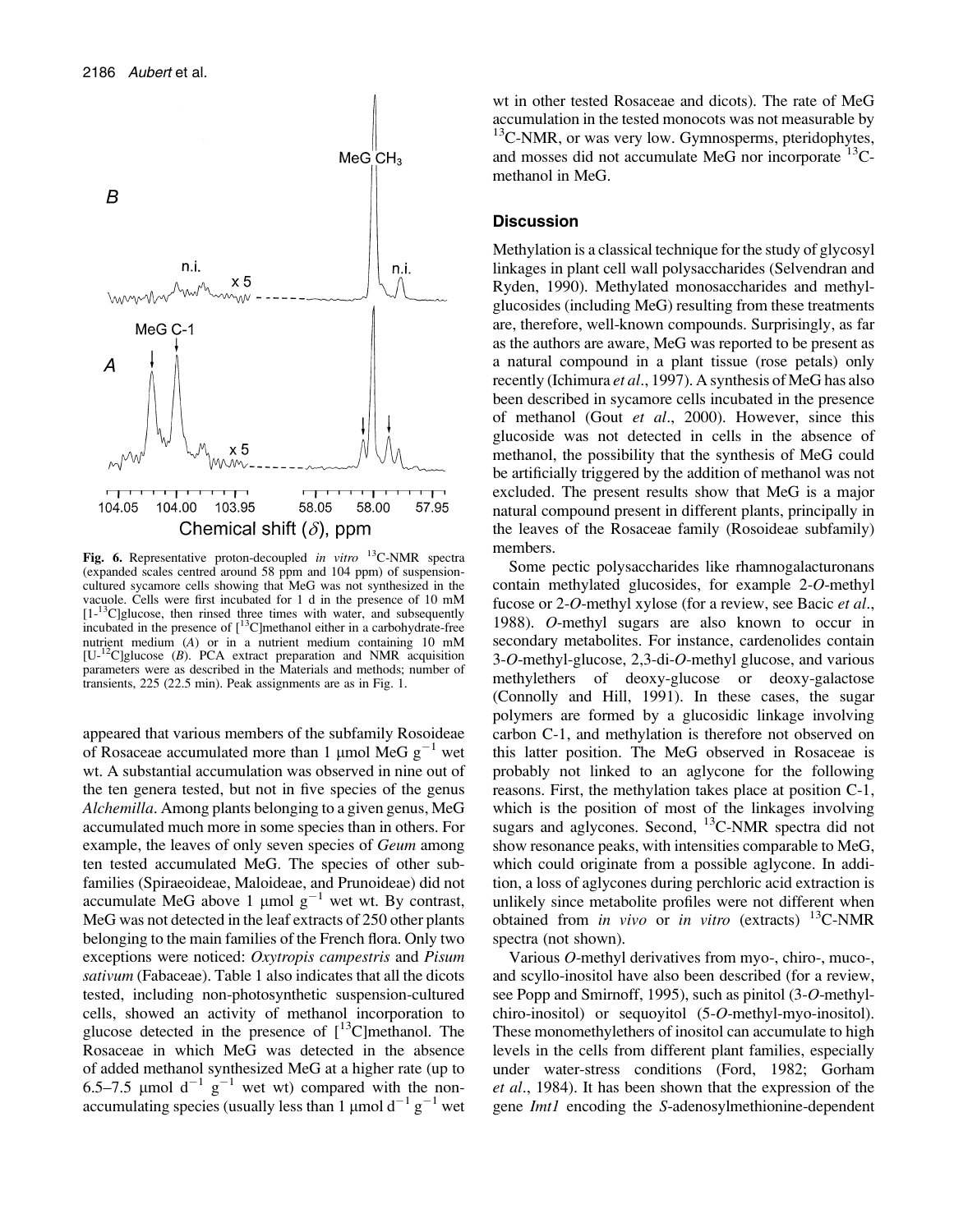#### Table 1. Accumulation of methyl- $\beta$ -D-glucopyranoside in different plants

The plants selected in this table were those naturally containing <sup>13</sup>C-NMR detectable MeG, and those incubated in the presence of  $\lceil^{13}$ C methanol (see Materials and methods) in which MeG was measured or not detected (nd). The names of 250 other analysed plants distributed in the main families of the French flora, in which MeG was not detected, are not mentioned. In particular, MeG was not detected in ten Rosaceae from the subfamilies Spiraeoideae and Maloideae.

|                   |                 |            |                                          | $\mu$ molg <sup>-1</sup><br>wet wt | % Soluble sugars<br>$(mod \text{ mol}^{-1})$ | <sup>13</sup> C-methanol incorporation<br>$\mu$ mol d <sup>-1</sup> g <sup>-1</sup> wet wt |
|-------------------|-----------------|------------|------------------------------------------|------------------------------------|----------------------------------------------|--------------------------------------------------------------------------------------------|
| Dicots            | Rosaceae        | Rosoideae  | Acaena microphylla Hook. fil             | $3.4 - 4.0$                        | $3.5 - 4.0$                                  | $2.4 - 2.8$                                                                                |
|                   |                 |            | Alchemilla pentaphyllea L.               | nd                                 | $\overline{\phantom{0}}$                     | $0.10 - 0.12$                                                                              |
|                   |                 |            | Dryas octopetala L.                      | $35 - 40$                          | $28 - 32$                                    |                                                                                            |
|                   |                 |            | Fragaria vesca L.                        | $1.3 - 2.2$                        | $2.7 - 3.3$                                  |                                                                                            |
|                   |                 |            | Geum coccineum Sibth. & Sm.              | $14 - 17$                          | $5.6 - 6.0$                                  |                                                                                            |
|                   |                 |            | Geum heterocarpum Boiss.                 | $3.5 - 4.0$                        | $3.4 - 3.8$                                  |                                                                                            |
|                   |                 |            | Geum montanum L.                         | $16 - 20$                          | $12 - 14$                                    | $5.5 - 6.5$                                                                                |
|                   |                 |            | Geum pyrenaicum Miller                   | $30 - 35$                          | $15 - 18$                                    |                                                                                            |
|                   |                 |            | Geum reptans L.                          | $25 - 29$                          | $12 - 15$                                    |                                                                                            |
|                   |                 |            | Geum rivale L.                           | $4.0 - 4.6$                        | $16 - 20$                                    |                                                                                            |
|                   |                 |            | Geum triflorum Pursh                     | $11 - 14$                          | $10 - 12$                                    |                                                                                            |
|                   |                 |            | Potentilla grandiflora L.                | $15 - 20$                          | $11 - 13$                                    | $6.5 - 7.5$                                                                                |
|                   |                 |            | Rosa canina L.                           | $3.5 - 4.0$                        | $7.8 - 9.0$                                  |                                                                                            |
|                   |                 |            | Rubus fruticosus                         | $6.9 - 8.0$                        | $6.5 - 7.4$                                  |                                                                                            |
|                   |                 |            | Sanguisorba minor L.                     | $15 - 18$                          | $10 - 12$                                    |                                                                                            |
|                   |                 |            | Sibbaldia procumbens L.                  | $18 - 22$                          | $11 - 14$                                    |                                                                                            |
|                   |                 |            | Waldensteinia fragarioides Tratt.        | $16 - 21$                          | $36 - 40$                                    |                                                                                            |
|                   |                 |            | Woronowia speciosa (Albov) Juz.          | $16 - 20$                          | $17 - 20$                                    |                                                                                            |
|                   |                 | Prunoideae | Prunus sp.                               | nd                                 |                                              | $0.04 - 0.08$                                                                              |
|                   | Aceraceae       |            | Acer pseudoplatanus L. <sup>a</sup>      | nd                                 |                                              | $1.2 - 1.4$                                                                                |
|                   | Apiaceae        |            | Daucus carota L. <sup>a</sup>            | nd                                 |                                              | 0.05                                                                                       |
|                   | Caryophyllaceae |            | Silene alba (Miller) Krause <sup>a</sup> | nd                                 | $\overline{\phantom{0}}$                     | 0.04                                                                                       |
|                   | Chenopodiaceae  |            | Spinacia oleracea L.                     | nd                                 | -                                            | $0.26 - 0.32$                                                                              |
|                   | Fabaceae        |            | Oxytropis campestris (L.) DC.            | $9.5 - 12$                         | $34 - 40$                                    |                                                                                            |
|                   |                 |            | Pisum sativum L.                         | $2.2 - 3.0$                        | $\overline{\phantom{0}}$                     | $0.56 - 0.68$                                                                              |
|                   | Ranunculaceae   |            | Ranunculus acris L.                      | nd                                 |                                              | $0.16 - 0.19$                                                                              |
|                   | Solanaceae      |            | Solanum tuberosum L.                     | nd                                 |                                              | $0.76 - 0.84$                                                                              |
| Monocots          | Amaryllidaceae  |            | Narcissus pseudonarcissus L.             | nd                                 | -                                            | $0.40 - 0.50$                                                                              |
|                   | Araceae         |            | Arum maculatum L.                        | nd                                 |                                              | nd                                                                                         |
|                   | Iridaceae       |            | Iris sp.                                 | nd                                 |                                              | $0.005 - 0.01$                                                                             |
|                   | Liliaceae       |            | Tulipa sp.                               | nd                                 |                                              | $0.01 - 0.02$                                                                              |
|                   | Orchidaceae     |            | Himantoglosum hircinum (L.) Sprengel nd  |                                    |                                              | $0.003 - 0.005$                                                                            |
|                   | Poaceae         |            | Zea mays                                 | nd                                 |                                              | nd                                                                                         |
|                   |                 |            | Zea mays <sup>a</sup>                    | nd                                 |                                              | nd                                                                                         |
| Gymnosperms       |                 |            | Cedrus sp.                               | nd                                 | -                                            | nd                                                                                         |
| Pteridophytes     |                 |            | Athyrium                                 | nd                                 |                                              | nd                                                                                         |
| <b>Bryophytes</b> |                 |            | <i>Bryum</i> sp.                         | nd                                 |                                              | nd                                                                                         |

<sup>a</sup> Suspension-cultured cells.

myo-inositol O-methyl transferase, the enzyme involved in the first step of conversion of myo-inositol to pinitol, is controlled by salt and cold stress (Vernon and Bohnert, 1992; Vernon et al., 1993). Methyl group transfers catalysed by specific methyltransferases using S-adenosylmethionine (Ibrahim, 1997) are involved in several other pathways that lead to the synthesis and accumulation of compounds used in osmoprotection and/or osmotic adjustment such as quaternary ammonium (like glycine betaine) or tertiary sulphonium compounds (for a review, see Bohnert and Jensen, 1996). A role of transmethylation in stress tolerance is further supported by the observation that mRNA for SAM synthetase accumulates during osmotic stress in tomato (Espartero et al., 1994).

These experiments carried out with  $[^{13}C]$ methanol and  $[1<sup>13</sup>C]$ glucose show that MeG originates from a direct transfer of methanol on glucose C-1 via a glycosylation

reaction, and suggest that this reaction requires no energy supply. The methylation of glucose through folate-mediated single-carbon metabolism is not likely to be involved since MeG was not detected after incubating plant material in the presence of  $[2^{-13}C]$ glycine or  $[3^{-13}C]$ serine (for a review on single-carbon metabolism and its regulation, see Rébeillé and Douce, 1999). On the other hand, MeG was not an artefact due to PCA extraction since it was also observed in fresh leaves (not shown) and in sycamore cells using in vivo  $^{13}$ C-NMR (Gout *et al.*, 2000).

Concerning the substrates of the glycosylation reaction, glucose was abundant in  $G$ . *montanum* leaves  $(23-25 \text{ µmol})$  $\mathbf{g}^{-1}$  wet wt; Fig. 1) and methanol, when not added during experiments, can be produced by young expanding leaves (Fall and Benson, 1996). In an attempt to explain the huge differences of MeG accumulation observed between different plants of the Rosaceae family (and in some other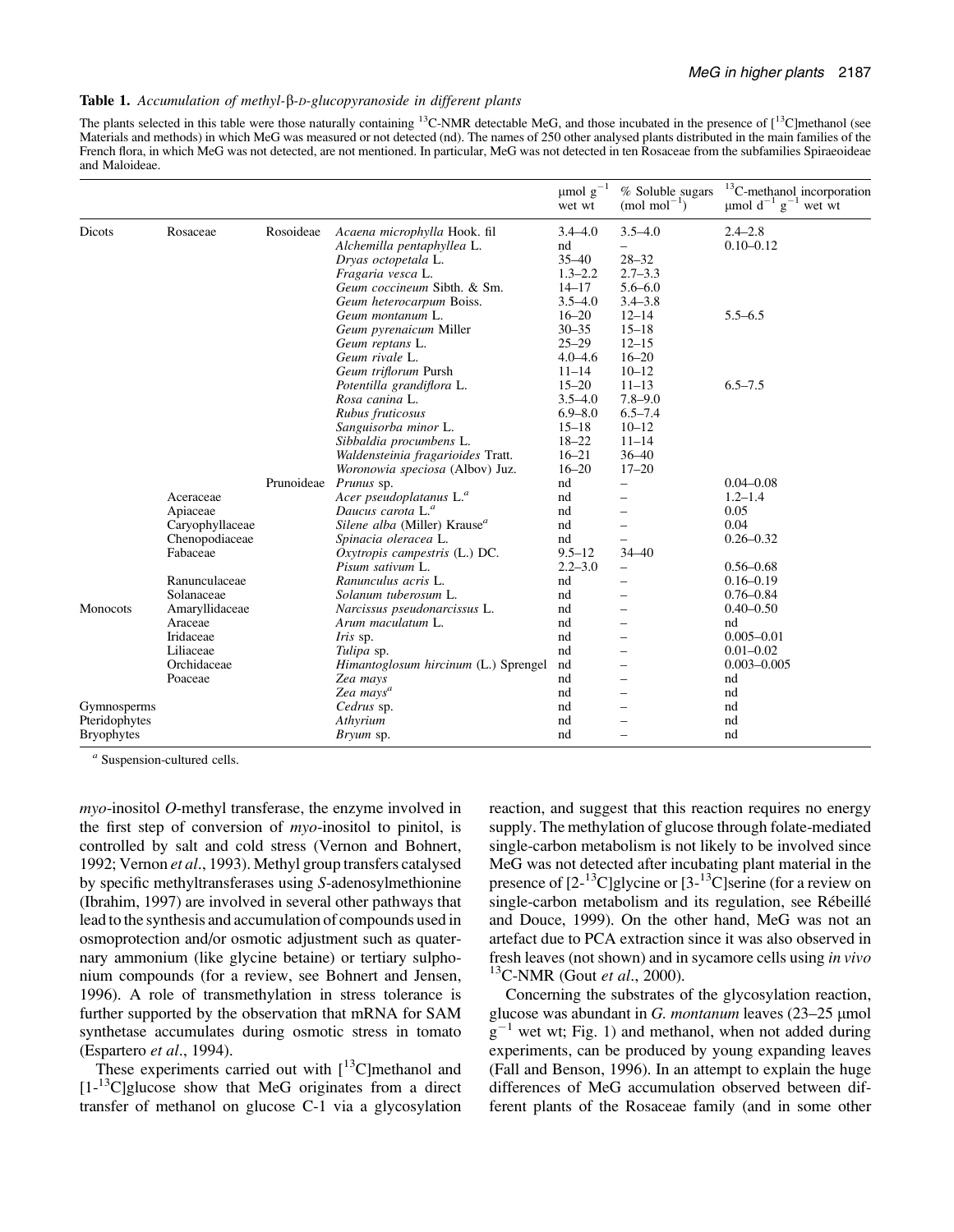families), one may suppose either that the enzyme catalysing the synthesis of MeG may vary according to plants, or that some plants produce more methanol than others, assuming that all of them contain non-limiting amounts of glucose in their cytoplasm. Interestingly, after leaf incubation with [<sup>13</sup>C]methanol, it was observed that the amount of labelled MeG was dependent on the level of MeG initially present in the sample. Plants accumulating high amounts of MeG showed much higher glucose methylation activities than non-accumulating species (Table 1). Consequently, it seems that the differences of accumulated MeG observed in the analysed plants originate, at least partly, from the level of enzyme activity. However, it cannot be excluded that, in some plants, the availability of methanol limits MeG synthesis under the threshold of  $^{13}$ C-NMR detection, as observed in suspension-cultured sycamore cells. In this context, the accumulation of MeG in various Rosaceae species of the subfamily Rosoideae and its absence of detection in all the species of the other subfamilies (Spiroideae, Maloideae, Prunoideae) is a further argument for the chemotaxonomy of the family Rosaceae, mostly based on the patterns of phenolic compounds and sorbitol (Challice, 1981). However, the accumulation of MeG is not exclusive for the subfamily of Rosoideae since two Fabaceae also accumulate high amounts of the compound.

Incubation of G. montanum leaf tissues with  $^{13}$ C-labelled methanol and/or glucose showed that MeG was not synthesized in the apoplasm where methanol is released (Fall and Benson, 1996), but inside cells. In addition, experiments carried out with sycamore cells demonstrated that MeG was synthesized in the cytosol and that it subsequently accumulated in the vacuole where it remained sequestrated. These observations raise several questions about the transport of MeG across the tonoplast. For example, does MeG utilize the same transporter as glucose, as suggested at the level of the plasmalemma by the competitive inhibition of MeG uptake by glucose? If so, is there an exchange across the tonoplast between newly synthesized MeG and glucose stored in the vacuole as suggested by Fig. 6? What kind of transporter(s) is (are) involved? Obviously, further experiments on isolated vacuoles are necessary to address these questions.

The physiological significance of MeG accumulation in Rosaceae remains unclear. Like many other methylated molecules (quaternary ammonium, tertiary sulphonium, methyl-inositols, etc), MeG could be involved in osmotic stress tolerance. Interestingly, using chlorophyll fluorescence and  $CO<sub>2</sub>$  measurements, it was observed that G. montanum is highly resistant to water deficit (Manuel et al., 1999). However, preliminary experiments suggested that MeG does not act as an osmoprotectant in the bacteria of the Rhizobiaceae family (X Pocard, personal communication). MeG could also be involved in hydroxyl radical scavenging, as reported by Popp and Smirnoff (1995) for methyl-inositols. In this context, MeG accumulation was observed mostly in mountain Rosaceae, which are exposed to high light intensities resulting in reactive oxygen species (ROS) production (Asada, 1994; Streb et al., 1998). However, the vacuolar location of MeG would not permit the protection of the cytoplasmic cell components.

Moreover, although MeG represents an important part of soluble sugars in some species, it is probably not a storage compound for carbon since: (i) it did not significantly accumulate in the rhizome of G. montanum; (ii) it did not show a reallocation pattern in the leaves over the vegetative season, by contrast with sucrose and glucose; (iii) leaves kept in prolonged darkness and senescent leaves hydrolysed sucrose and glucose, but not MeG; (iv) in sycamore cells, MeG resulting from  $^{13}$ C-methanol incorporation was not metabolized further and did not prevent autophagy upon prolonged carbon starvation (Aubert et al., 1996b).

A last hypothesis is that the synthesis in the cytosol of MeG, which is subsequently stored in the vacuole, may help in limiting the accumulation of methanol in the cytoplasm. Indeed, methanol is a potential solvent of membrane lipids in plant tissues overproducing this alcohol. In addition, its oxidation produces formaldehyde which is a very reactive component considered as toxic to cell metabolism. Finally, the metabolization of methanol via the folate-mediated single-carbon metabolism (Gout et al., 2000) might also interfere with the regulation of this pathway. Experiments will be undertaken to identify a possible correlation between the level of MeG accumulation and the amount of methanol produced in the leaves.

#### Acknowledgements

The authors are grateful to Anne-Marie Boisson for assistance in the preparation of NMR samples, to Dr Fabrice Rébeillé for helpful comments and discussions, and to the reviewers for their helpful comments.

#### **References**

- Asada K. 1994. Mechanisms for scavenging reactive molecules generated in chloroplasts under light stress. In: Baker NR, Bowyer JR, eds. Photoinhibition of photosynthesis. Oxford: Bios Scientific Publishers, 129–142.
- Aubert S, Bligny R, Douce R. 1996a. NMR studies of metabolism in cell suspensions and tissue cultures. In: Shachar-Hill Y, Pfeffer P, eds. Nuclear magnetic resonance in plant physiology. Rockville, USA: American Society of Plant Physiologists, 109–154.
- Aubert S, Gout E, Bligny R, Mazars-Marty D, Barrieu F, Alabouvette J, Marty F, Douce R. 1996b. Ultrastructural and biochemical characterization of autophagy in higher plant cells submitted to carbon deprivation; control by the supply of mitochondria with respiratory substrates. Journal of Cell Biology 133, 1251–1263.
- Bacic A, Harris PJ, Stone BA. 1988. Structure and function of plant cell walls. In: Preiss J, ed. Encyclopedia of plant physiology, Vol. 14. Berlin: Springer-Verlag, 297–371.
- Bergmeyer HU. 1974. Methods of enzymatic analysis, Vol. 3. New York: Academic Press.